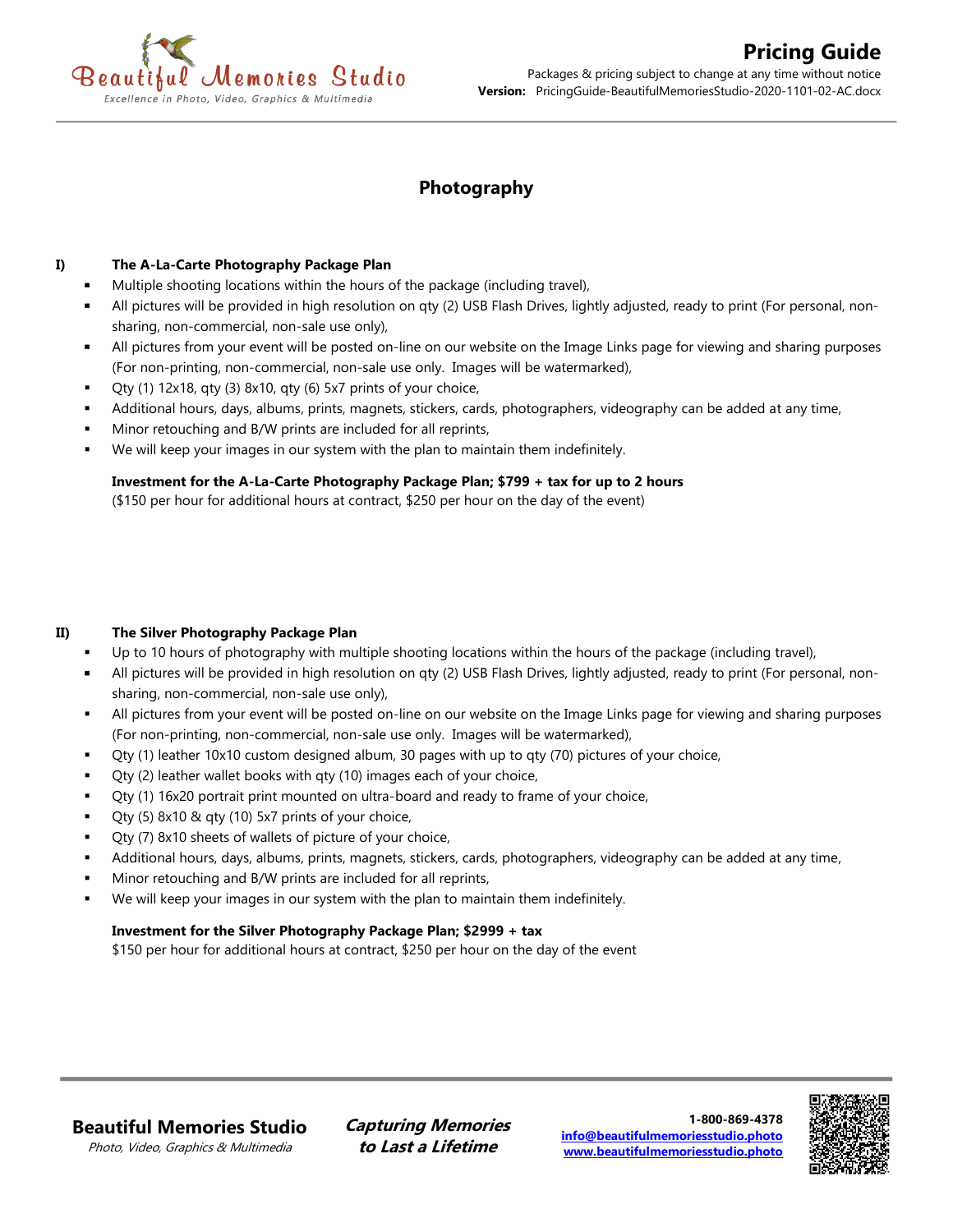### **III) The Gold Photography Package Plan**

- 1 Max day of photography (up to 12 hours) with one main and one secondary photographer, and 1 half day of photography up to 4 hours with one photographer before or after the main event (within 2 days of event before or after),
- Multiple shooting locations within the hours of the package (including travel),
- All pictures will be provided in high resolution on qty (2) USB Flash Drives, lightly adjusted, ready to print (For personal, nonsharing, non-commercial, non-sale use only),
- All pictures from your event will be posted on-line on our website on the Image Links page for viewing and sharing purposes (For non-printing, non-commercial, non-sale use only. Images will be watermarked,
- Qty (250) of your favorite pictures in a flush mount proof book,
- Qty (1) leather 12x18 custom designed album, 40 pages with up to qty (120) pictures of your choice,
- Qty (2) leather 5x7 flush-mount parents' books with 20 pictures each of your choice,
- Qty (3) leather wallet books with qty (10) images each of your choice,
- Qty (1) 20x24 print custom framed and ready to hang of your choice,
- Qty (8)  $8x10$  & qty (12)  $5x7$  prints of your choice,
- Qty (9) 8x10 sheets of wallets of picture of your choice,
- Additional hours, days, albums, prints, magnets, stickers, cards, photographers, videography can be added at any time,
- Minor retouching and B/W prints are included for all reprints,
- We will keep your images in our system with the plan to maintain them indefinitely.

# **Investment for the Gold Photography Package Plan; \$4999 + tax**

\$150 per hour for additional hours at contract, \$250 per hour on the day of the event

# **Videography**

### **IV) The Videography Plan**:

- High Definition 16:9 format using professional camera equipment and Non-Linear Video Editing (NLVE) computer system for editing your video,
- Multiple shooting locations within total hours of the package (including travel),
- Wired or Wireless microphones when necessary,
- Interviews of the quests at your event if you desire,
- Music and effects will be added as needed. (Music of your preference must be supplied to us for adding into video),
- Recap video, highlight video, childhood video and pictures inclusion (up to 10 minutes) and uploaded to our website as well,
- Video of the event divided up into chapter clips such as getting ready, ceremony, cocktails, introduction, first dances, cake cutting, party and more. Video clips uploaded for streaming directly from our website and maintained for minimum 1 year on your custom page,
- Qty (2) USB flash drives with all videos on them in a designer box.

### **Investment for the Videography Plans;**

- A. **HD- High Definition camera and editing \$799 + tax** for up to 2 hours of service
- B. **HD- High Definition camera and editing \$1,499 + tax** for up to 10 hours of service \$150 per hour for additional hours at contract, \$200 per hour on the day of the event
- C. **4KHD – 4K High Definition camera and editing \$1,499 + tax** for up to 5 hours of service
- D. **4KHD – 4K High Definition camera and editing \$2,499 + tax** for up to 10 hours of service \$175 per hour for additional hours at contract, \$250 per hour on the day of the event
- E. **8KHD – 8K High Definition camera and editing available. Please inquire.**

**Beautiful Memories Studio**

Photo, Video, Graphics & Multimedia

**Capturing Memories to Last a Lifetime**

**1-800-869-4378 [info@beautifulmemoriesstudio.photo](mailto:info@beautifulmemoriesstudio.photo) [www.beautifulmemoriesstudio.photo](http://www.beautifulmemoriesstudio.photo/)**